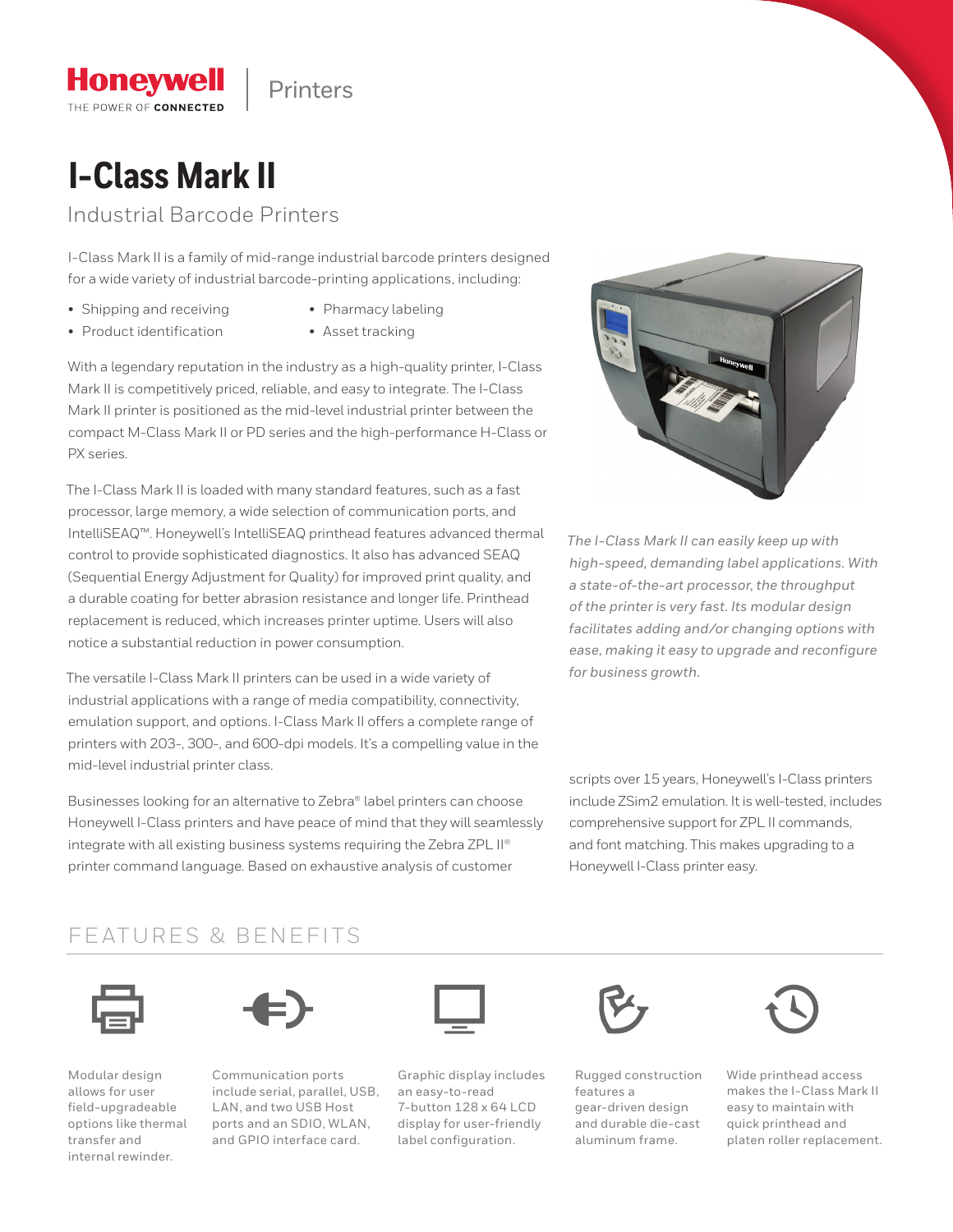## **I-Class Mark II** Technical Specifications

#### MECHANICAL

**Dimensions (H x W x D):** 322.6 mm x 320.5 mm x 472.4 mm (12.7 in x 12.6 in x 18.6 in)

**Weight:** 20.5 kg (45 lbs)

**Construction:** Solid aluminum die-cast frame with a metal cover and large clear side window to easily monitor media supply levels.

#### ENVIRONMENTAL

**Operating Temperature:** 0°C to 40°C (32°F to 104°F)

#### PRINT TECHNOLOGY

**Printer Type:** Direct thermal, optional thermal transfer **Printer Speed/Resolution:**

**I-4212e:** 304 mms (12 ips), 8 mmps (203 dpi) **I-4310:** 254 mms (10 ips), 12 mmps (300 dpi) **I-4606:** 152 mms (6 ips), 24 mmps (600 dpi)

#### POWER SOURCE

**Electrical:** Auto-sensing 90–132 VAC or 180–264 VAC @ 47–63 Hz

#### **COMMUNICATION**

**Communication Ports (Standard):** Serial RS-232, USB 2.0, parallel bi-directional

**Communication Ports (Optional):** 10/100 Base-T Ethernet, 2 USB host and SDIO, WLAN, 802.11 a/b/g/n/ac, GPIO applicator interface card

#### **Security Protocols:**

| <b>DETAILS</b>        | <b>WFP</b>                                            | <b>WPA</b> | WPA <sub>2</sub> |
|-----------------------|-------------------------------------------------------|------------|------------------|
| <b>MODES</b>          | PSK/Enterprise                                        |            |                  |
| SECURITY/ENCRYPTION   |                                                       | TKIP/RC4   | CCMP/AFS         |
| <b>AUTHENTICATION</b> | LEAP. EAP-PEAP. EAP-FAST. EAP-TTLS.<br>EAP-LEAP. IPV4 |            |                  |

#### MEDIA

*For optimum print quality and printer performance, use certified Honeywell media supplies.*

#### **Media Type:**

**Roll-Fed:** 203.2 mm (8.0 in) O.D. on a 38.1 mm to 76.2 mm (1.5 in to 3.0 in) core

**Fan-Fold Stock:** Accepted from rear of printer Die-cut or continuous labels

Perforated or continuous tag/ticket stock

**Media Width Range:** 25.4 mm to 118.1 mm (1.0 in to 4.7 in)

#### **Maximum Print Width:**

**I-4212e:** 104.1 mm (4.10 in) **I-4310:** 105.7 mm (4.16 in) **I-4606:** 105.7 mm (4.16 in)

#### **Minimum Media Length:**

**Tear-Off and Rewind Modes:** 6.4 mm (0.25 in) **Peel and Cutter Modes:** 25.4 mm (1.0 in)

**Media Thickness Range:** 0.06 mm to 0.25 mm (0.0025 in to 0.01 in)

**Media Sensing:** "See through" for liner-backed diecut labels and tags, reflective sensor for black mark label media

**Label Backfeed:** For use with optional cutter **Ribbon Width Range:** 25.4 mm to 114.3 mm (1.0 in to 4.5 in)

**Ribbon Core:** 25.4 mm (1.0 in) **Ribbon Length:** 600 m (1,968 ft) Coated-side-in or coated-side-out

#### AGENCY APPROVAL

*Contact your Honeywell sales representative for the most recent list of agency approvals.*

#### BARCODES/FONTS/GRAPHICS

**Barcodes:**

**Linear Symbologies:** Code 3 of 9, UPC-A, UPC-E, Interleaved 2 of 5, Industrial 2 of 5, Std 2 of 5, Code 11, Code 93, Code 128, EAN-8, EAN-13, HIBC, Codabar, Plessey, UPC 2 and 5-Digit Addendums, Postnet, UCC/EAN Code 128, Telepen, Planetcode, FIM, USPS-4 State

**2D Symbologies:** MaxiCode, PDF417, USD-8, Datamatrix, QR Code, Codablock, Code 16k, Aztec, TLC 39, Micro PDF417, GS1 Databar

**Resident Fonts:** Ten alphanumeric fonts from 2.5- to 23-point size, including OCR-A, OCR-B, CG Triumvirate smooth font from AGFA

**Scalable Fonts:** CG Triumvirate Bold Condensed, CG Triumvirate, and CG Times with Cyrillic, Greek, Arabic, and Hebrew character support

#### **Downloadable Font Types:** TrueType, Bitmap **Character Set:**

More than 50 resident character sets Unicode/UTF8 support

**Font Expansion:** All fonts expandable vertically and horizontally up to 24x

**Font Rotation:** Fonts and graphics can be printed in four directions: 0°, 90°, 180°, and 270°

**Graphics Supported:** .pcx, .bmp, and .img format files **Reversible Field/Mirror Image:** Any font or graphic field can be printed as a normal or reverse image

#### SOFTWARE/FIRMWARE

**NETira™ CT:** Complete printer setup utility

**NETira LD:** Label design software

Embedded network web pages

**Drivers:** Microsoft® Windows® NT, Windows XP, Windows Vista

**Firmware:** Auto Detect – DPL, ZSim2 (Zebra), PL-I (Intermec)